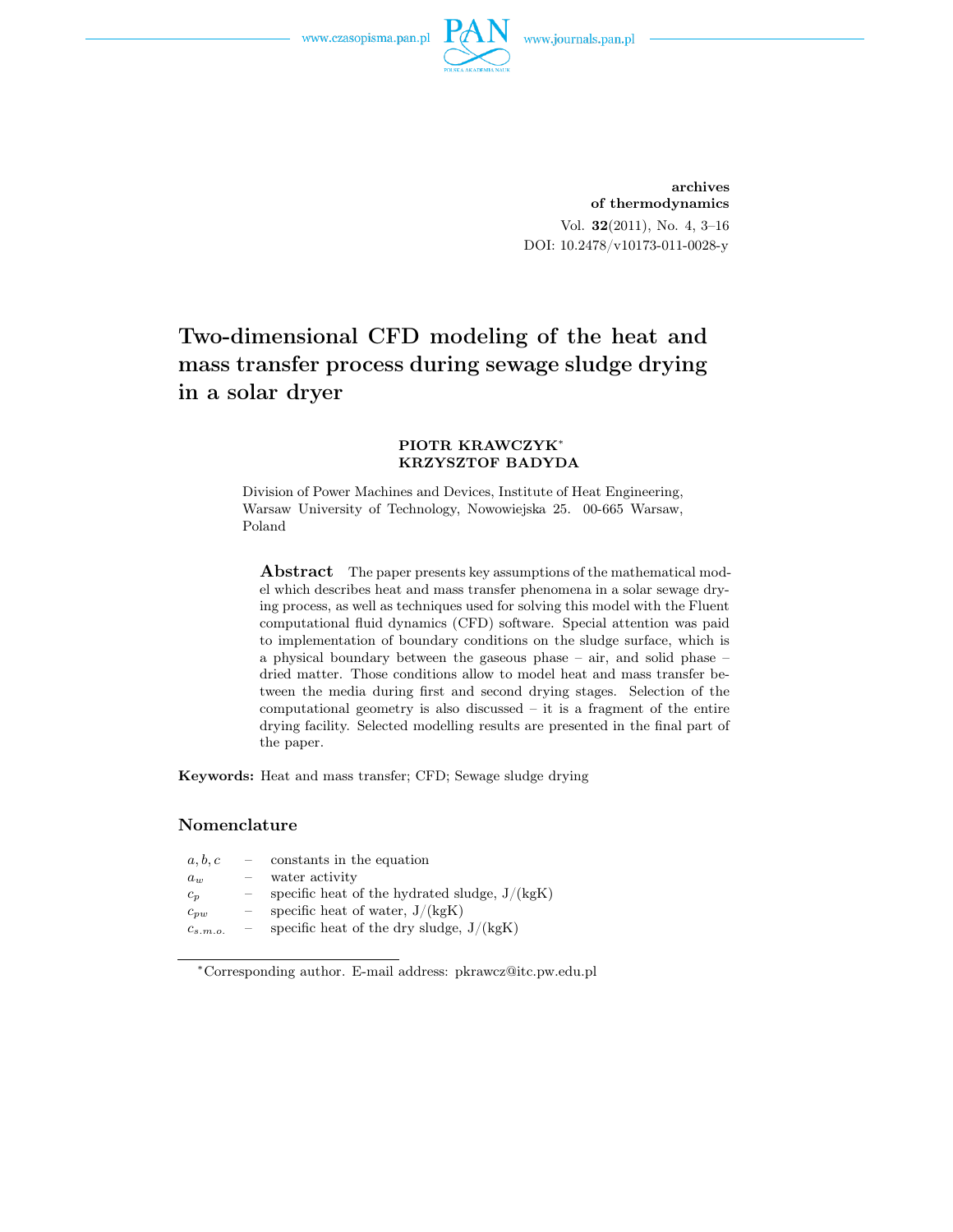

4 P. Krawczyk and K. Badyda

| $D_0$            |                                                             | constant equation                                           |
|------------------|-------------------------------------------------------------|-------------------------------------------------------------|
| $D_{H_2O}$       | $\overline{\phantom{0}}$                                    | diffusion coefficient of water vapor in the air, $m^2/s$    |
| $D_w$            | $\alpha \rightarrow \beta$                                  | diffusion coefficient of water in sludge, $m^2/s$           |
| $D_{weff}$       | $\overline{\phantom{m}}$                                    | effective diffusion coefficient of water in sludge, $m^2/s$ |
| $h_{sorp}$       | $\sim$ $-$                                                  | enthalpy of bound water, $J/kg$                             |
| .J               | $\mathcal{L}^{\mathcal{L}}$ and $\mathcal{L}^{\mathcal{L}}$ | diffusive mass flux density, $kg/m^2s$                      |
| $\boldsymbol{k}$ | $\overline{\phantom{0}}$                                    | constant in the equations                                   |
| $\dot{m}_{H_2O}$ | $\hspace{1.0cm} -$                                          | mass flux density of water vapor, $\text{kg/m}^2\text{s}$   |
| $q_{evap}$       | $\equiv$                                                    | evaporative heat flux, $W/m^2$                              |
| $q_{\alpha}$     | $\equiv$                                                    | convective heat flux, $W/m^2$                               |
| $\boldsymbol{r}$ | $\overline{\phantom{0}}$                                    | heat of vaporization of water, $J/kg$                       |
| t.               | $\overline{\phantom{0}}$                                    | sludge temperature, °C                                      |
| T                | $\bar{ }$                                                   | temperature, K                                              |
| $\boldsymbol{u}$ | $\equiv$                                                    | velocity, $m/s$                                             |
| $\boldsymbol{X}$ | $\equiv$                                                    | water content in the sludge, kg $H_2O/kg$ dry matter        |
| $Y_{H_2O}$       |                                                             | the mass fraction of water                                  |
|                  |                                                             |                                                             |

### Greek symbols

- $\lambda_p$  thermal conductivity of the air,  $W/m^2K$
- $\lambda_o$  thermal conductivity of sludge, W/m<sup>2</sup>K
- $\rho$  density, kg/m<sup>3</sup>
- $\rho_o$  density of sludge, kg/m<sup>3</sup>

## 1 Introduction

Solar sewage sludge drying facilities represent a greenhouse (chamber) type, without separated solar energy collector system. All existing solar sludge driers have similar design. A greenhouse structure with transparent roof (polycarbonate, glass) is installed over a paved yard. Dehydrated sewage sludge is spread over the paved floor surface. Solar radiation reaches the dried matter layer directly, passing through the transparent roof, and delivers heat required to evaporate residual humidity. Water removed from the surface of the dried sludge is removed from the facility by the flow of ventilation air. Typically a ventilation system enforces air flow over the sludge surface and exchanges the air volume inside the facility (Fig. 1).

Drying processes where surface of the dried body is subjected to a perpendicular gas flow (as it happens in most solar drying facilities) are frequently encountered in some branches of industry. Nevertheless design of such process presents great difficulties, as conditions of heat and mass transfer between the humid surface and gaseous phase change considerably with the distance from the blower axis. Parameters variability applies to both hydrodynamic conditions which govern local heat transfer coefficient values, and driving force of the process determined by the local humid surface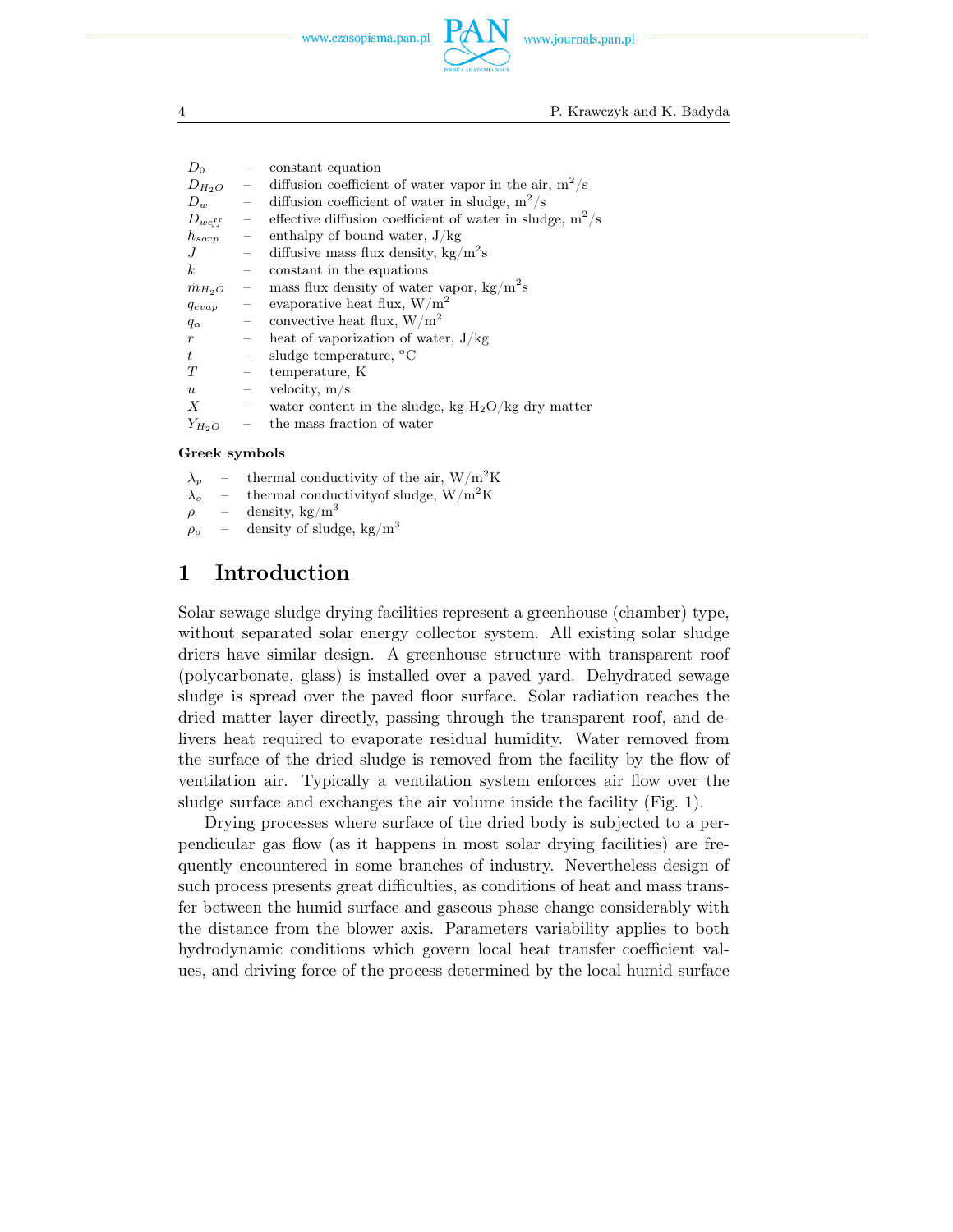

Two-dimensional CFD modeling of the heat and mass transfer process... 55



Figure 1. Solar sewage sludge dryer – examples: a) Huber AG technology [10], b) Research installation in Skarżysko-Kamienna.

temperature and gaseous phase properties. Due to those factors traditional process description methods where heat and mass flows across phase border are determined upon heat transfer coefficients may not be reliably used in such situations. Therefore optimisation of process parameters may only be carried out on the existing industrial system. Introduction of new numerical methods creates new opportunities to describe and model the drying processes in a way previously impossible, providing an opportunity to optimise the process parameters still at the design stage.

This paper presents key assumptions for the mathematical model describing solar sludge drying process and its numerical implementation with Fluent techniques. The primary premises for that model were described in [1–4].

## 2 Mathematical model

The proposed model includes heat and mass transport:

- within the dried matter (sludge),
- *•* in the ambient air,
- on the border of both media.

Due to the fact that thermodynamic characteristics of the sludge as well as drying conditions (intensity of solar radiation, temperature and humidity of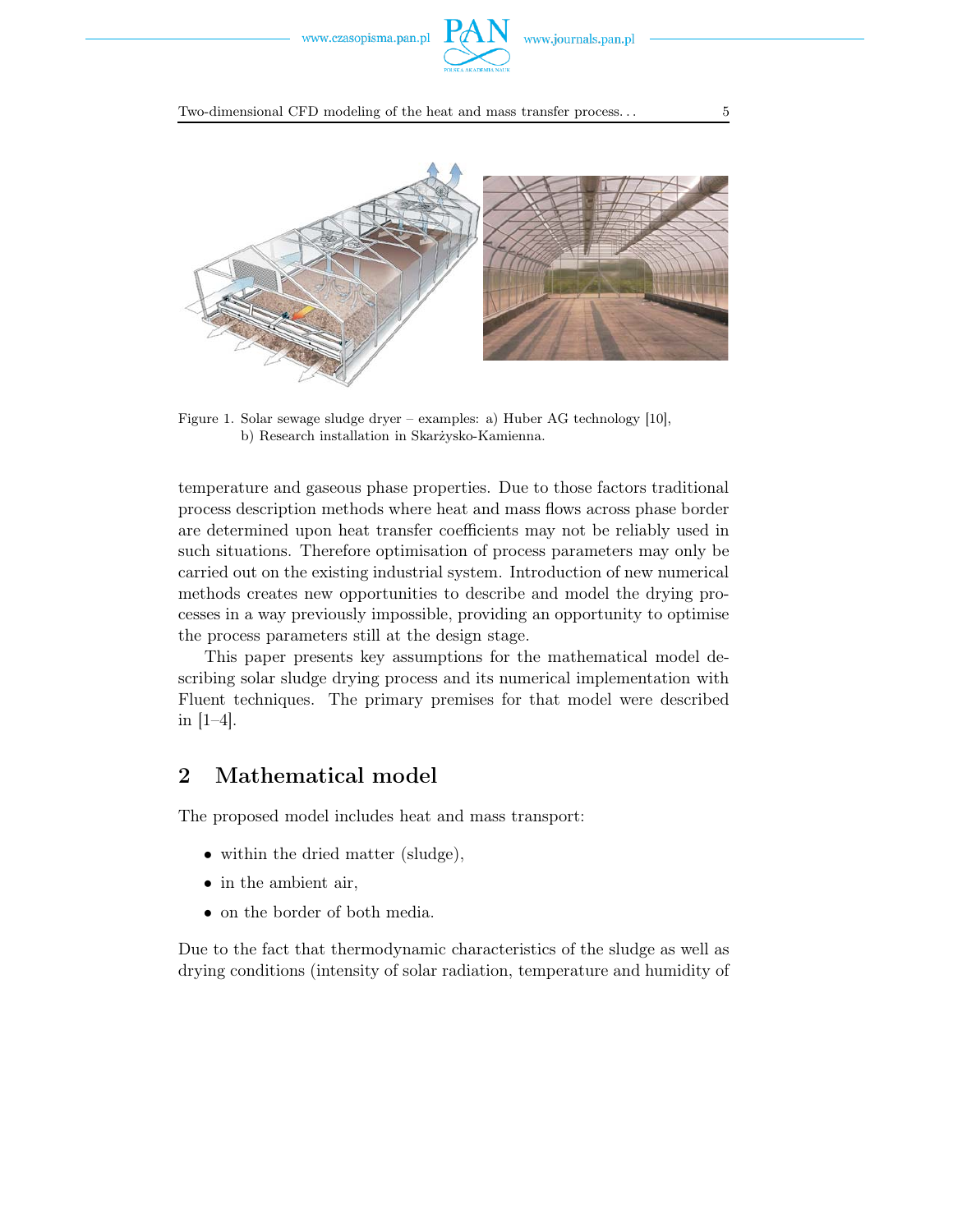

ventilation air) change over time, the thermal and flow processes occurring inside a dryer should be considered unsteady.

## 2.1 Mass and heat transport in the air

To model the process of heat and mass transfer in the air around the dried matter it is necessary to solve fluid mechanics equations for turbulent flow – continuity equation, momentum equation and substance transport equation. Those equations involve physical and chemical parameters of the described fluid. In the discussed problem this fluid is humid air treated as a mixture of oxygen, nitrogen and water vapour.

### 2.2 Mass transport in the dried matter

The unsteady diffusion equation was used to calculate water diffusion rate in the dried matter. To find the diffusion coefficient of the water in the sludge according to their temperature and water content, we used equation [7]:

$$
D(X,T) = D_0 X^a \exp\left(-\frac{b}{T}\right) \tag{1}
$$

### 2.3 Heat transport in the dried matter

Heat transport in the dried matter is determined by the Fourier's law. Thermodynamic properties of the dried sludge at different temperatures and water content required by this approach (specific heat and heat conductivity) can be obtained thanks to the studies [8] and [9]. The specific heat is calculated with equations:

$$
c_p(X) = \frac{X}{1+X}c_{pw} + \frac{1}{1+X}c_{s.m.o.},
$$
\n(2)

where

$$
c_{s.m.o.} = 1434 + 3.29 t . \t\t(3)
$$

Relation between the heat conductivity of the sludge and its water content can be described with the equation [9]:

$$
\lambda(X) = 0,5148e^{-0,0051X} . \tag{4}
$$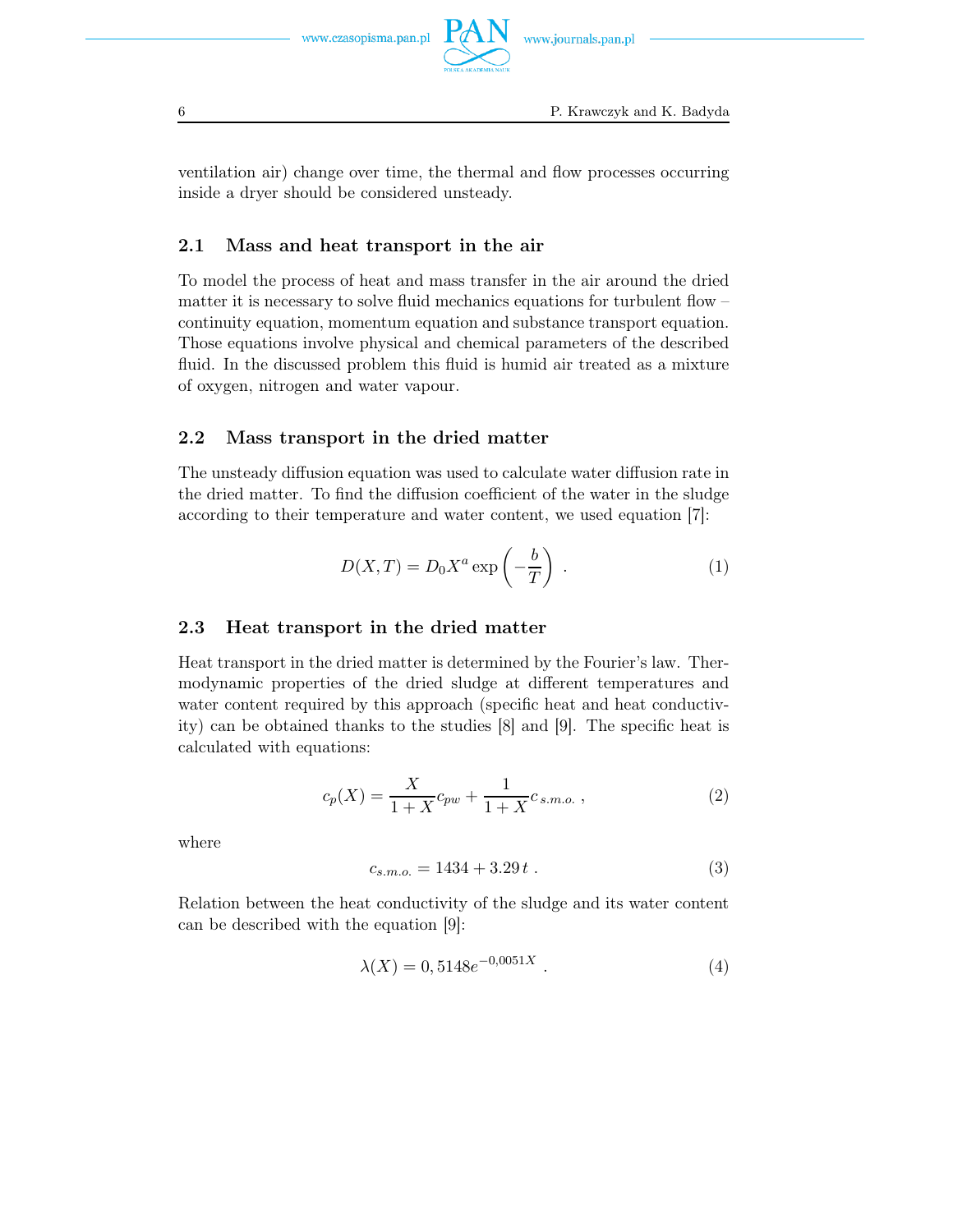Two-dimensional CFD modeling of the heat and mass transfer process... 7

## 3 Geometry of the computational area

Due to the fact that solving computational fluid dynamics(CFD) models requires high computing power, the geometry of the modelled object should be simplified as far as possible and physically justified. It may be assumed with reasonable accuracy that the modelled drying facility consists of a number of identical elements (modules) – from the thermal hydraulics point of view. A single module is understood as an area around a single blower (fan), including neighbouring sludge surface. Bearing that in mind it has been decided to model only a part of the drying facility's volume in the neighbourhood of a single ventilation grate (single fan).

The proposed model is two-dimensional. The modelled object is assumed to be axisymmetrical, the axis protruding from the centre of the blower, perpendicular to the sludge surface (Fig. 2). This approach considerably accelerates computational process, allowing to investigate higher number of cases, while maintaining unchanged accuracy level. The assumed geometry of computational area is presented in Fig. 2, and its dimensions are given in the Tab. 1.



Figure 2. Geometry of the modelled area used in calculations.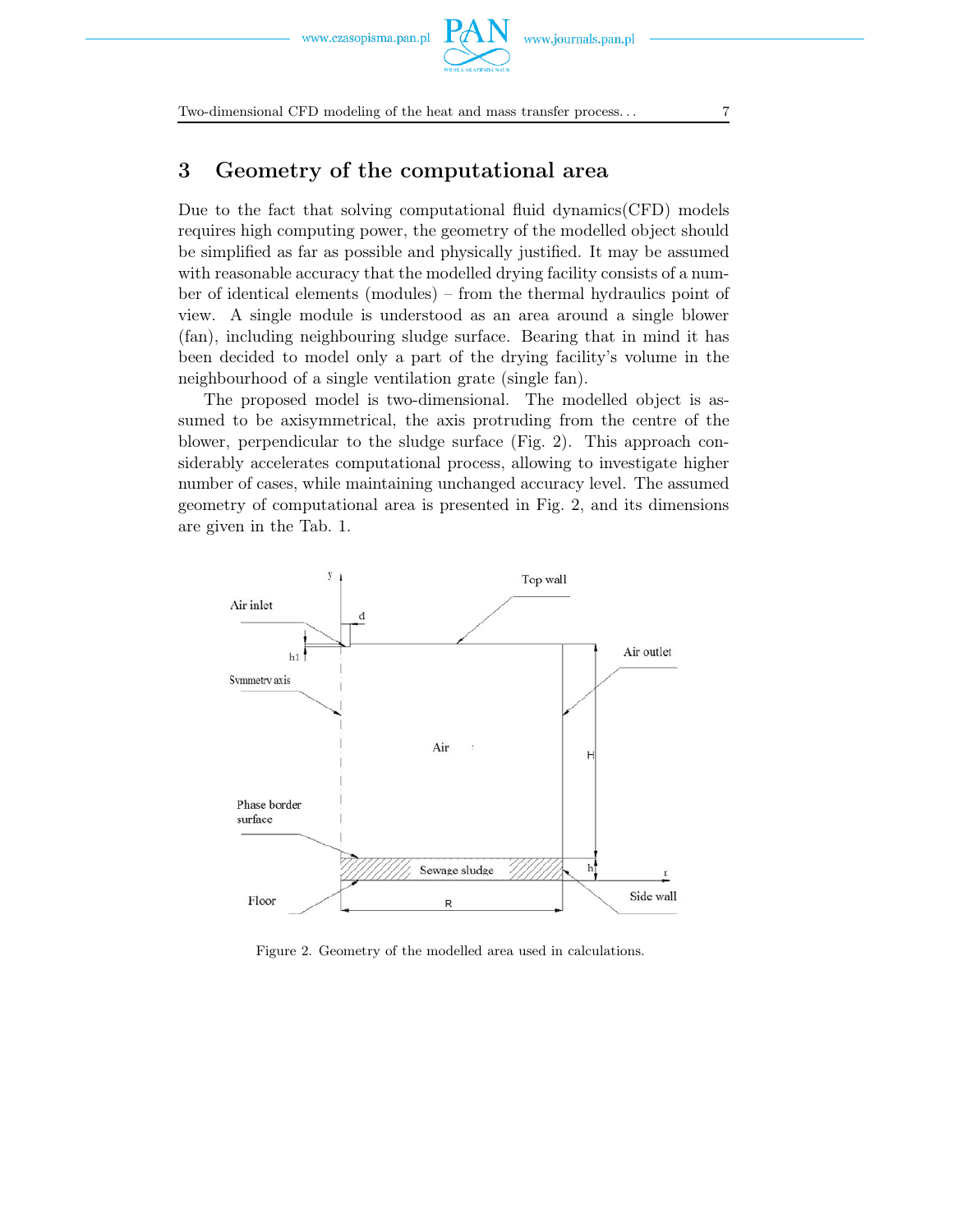

8 P. Krawczyk and K. Badyda

| Dimensions | Value [mm]  |
|------------|-------------|
| R.         | 3000        |
| н          | 2920-3120   |
|            | $100 - 300$ |
|            | 240         |
| h1         | 20          |

Table 1. Dimensions of the computational geometry used in calculations.

Geometrical parameters of the modelled area correspond with the research facility constructed at a sewage treatment plant in the City of Skarżysko-Kamienna. At this facility ventilation air inlets are located 3.2 m above the floor, with linear spacing 6 m [14]. Assumed cylindrical computational area has a radius of 3 m. Cross-section of the air discharge is  $0.045 \text{ m}^2$ (radius 0.12 m).

The assumed computational geometry does not exactly match the real system, as an additional wall limiting the area from the top was introduced. This results from a necessity to fully define the modelled area. The author of this study has carried out supplementary calculations which analysed the influence of location (level) of this wall on drying parameters and found that it had no impact at all [1].

The assumed computational area was divided into two zones:

- *•* air,
- *•* sewage sludge,

separated with a "phase border surface". Assumed boundary conditions on all external borders of the area are specified in Tab. 2. Boundary conditions at the phase border surface are not shown here – due to their specific features they are discussed in the following section of the paper.

## 4 Modelling air-sludge border

The Fluent CFD package does not provide standardised boundary condition type which would enable defining simultaneous mass and heat transfer processes occurring at a physical border between the solid (sludge) and gaseous (humid air) phases. In order to implement appropriate conditions it is required to incorporate appropriate procedures in the form of so-called user-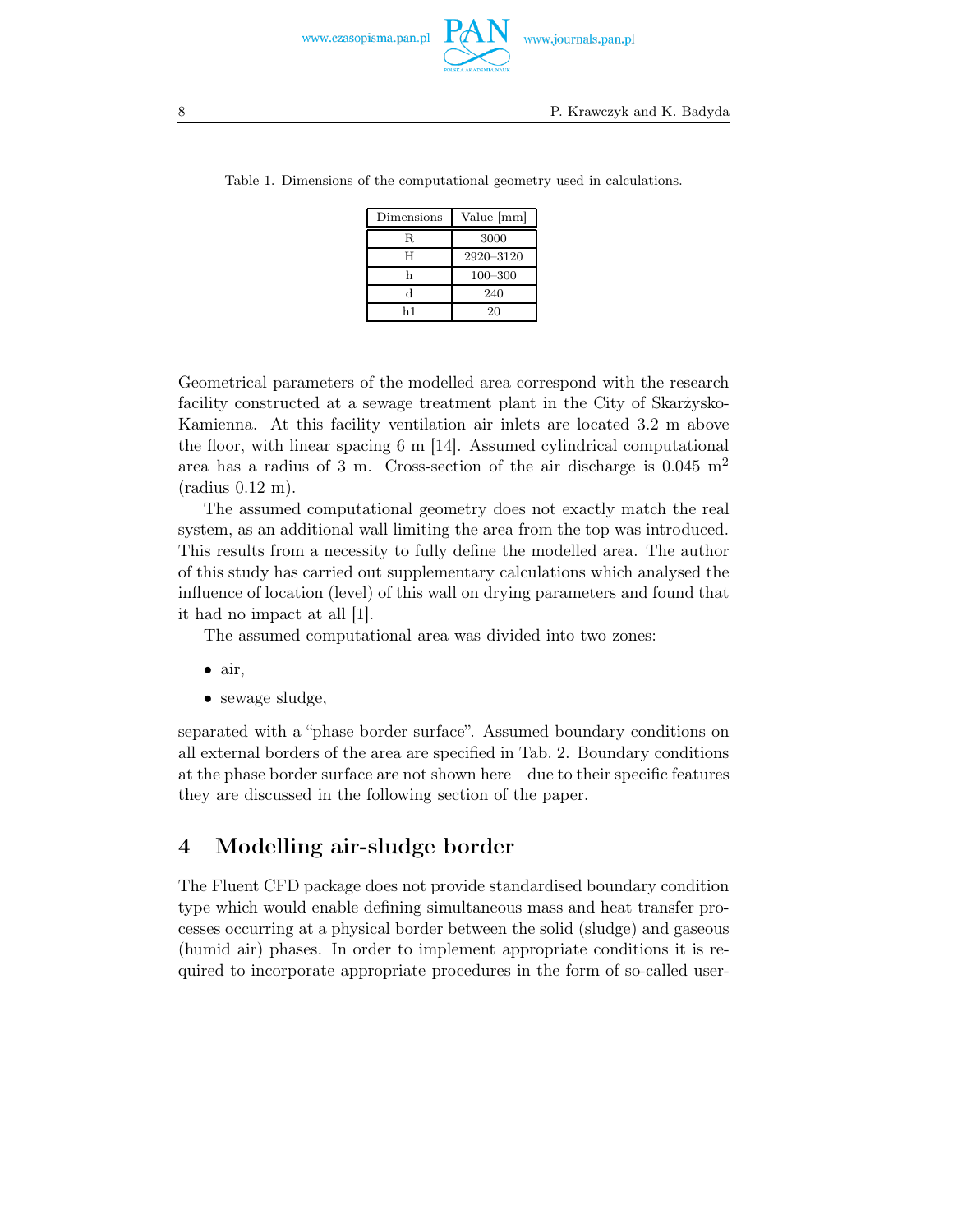

Two-dimensional CFD modeling of the heat and mass transfer process... 99

| Boundary      | Condition type  | Value                                                                          |
|---------------|-----------------|--------------------------------------------------------------------------------|
| Air inlet     | Velocity inlet  | $8.8 \text{ m/s}$ , temper-<br>ature and humid-<br>ity as per measured<br>data |
| Symmetry axis | Axis            |                                                                                |
| Air outlet    | Pressure outlet |                                                                                |
| Floor         | Wall            | Temperature as per<br>measured data                                            |
| Top wall      | Wall            |                                                                                |
| Side wall     | Wall            |                                                                                |

Table 2. Boundary conditions.

defined functions (UDF). A UDF is a user-created programme which may be dynamically linked to the Fluent. UDFs may be written in C or  $C++$ programming languages. Each UDF must contain DEFINE macros and other functions defined in Fluent software, which allow to access data generated by the basic software package. UDFs are used to adapt the boundary conditions, model variable material properties, add new source components in transport equations or calculations initialisation. Such functions allow to extend models provided in the basic Fluent software package.

As modelled zones exist on both sides of the "phase border surface" boundary (air on one side, sludge on the other), Fluent software automatically creates two boundaries – one for each zone (Fig. 3). This is key information for correct specification of heat and mass transfer conditions between the zones. In order to implement the discussed conditions at the border between solid and gaseous phases, a following sequence of actions accomplished by six UDFs was assumed:

1. Mass fraction of water vapour in the air adjacent to the dried matter surface (C0 cells from the "sewage sludge" zone) is calculated from the temperature of the heated matter surface. This is achieved with the UDF 1, using the relation below [1]:

$$
Y_{H_2O}(T,X) = (a_1T^6 - a_2T^5 + a_3T^4 - a_4T^3 + a_5T^2 - a_6T + a_7)a_w
$$
 (5)

The coefficients from a1 to a7 are the coefficients of the polynomial which determines the mass fraction of water vapor in air (at saturation) as a function of temperature in the range 260–335 K.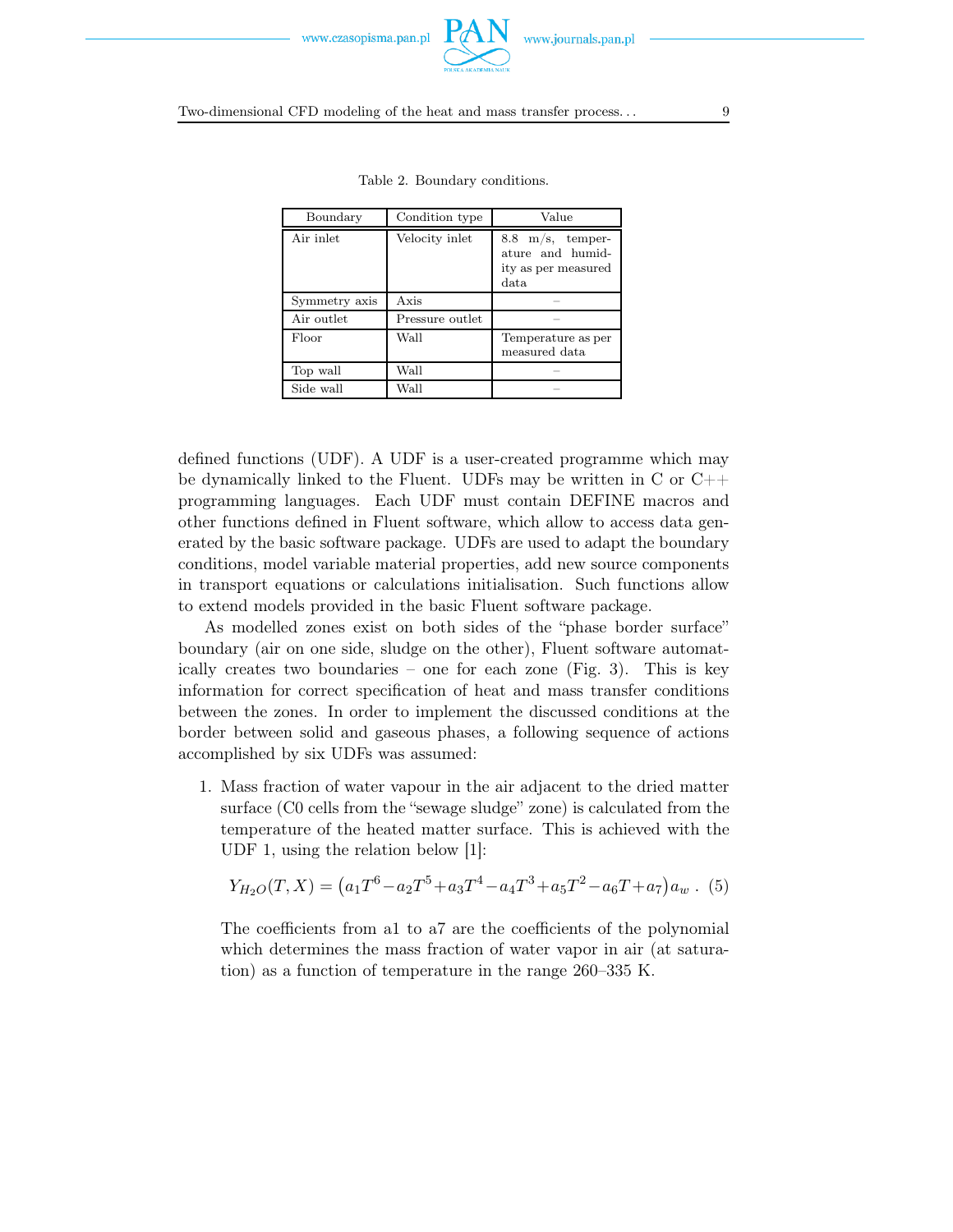

10 P. Krawczyk and K. Badyda



Figure 3. "Phase border surface" boundary in the modelled geometry, together with adjacent computational cells – schematic drawing.

 $a_1 = 2.8256626131E-13$ ,  $a_2 = 4.5278092896E-10$ ,  $a_3 = 3.037947077935E-7, a_4 = 1.090990317813E-4,$  $a_5 = 0.0220937883041836, a_6 = 2.39022255985961,$  $a_7 = 107,851727062049.$ 

The relation between the water activity for the sludge and the sludge temperature and humidity can be expressed as [6]:

$$
a_w = \frac{e^A}{1 + e^A} \,,\tag{6}
$$

where

$$
A = \frac{\ln\left(\frac{X}{K_1 + K_2 T}\right)}{K_3 + K_4 T} \,. \tag{7}
$$

Distribution of the water vapour mass fraction over the surface constitutes a boundary condition for the water vapour transfer equation in the "air" zone [11]:

$$
\frac{\partial}{\partial t} \left( \rho Y_{H_2O} \right) + \frac{\partial}{x_i} \left( \rho u_i Y_{H_2O} \right) = -\frac{\partial}{\partial x_i} J_{H_2O} , \quad i = 1, 2, 3 , \quad (8)
$$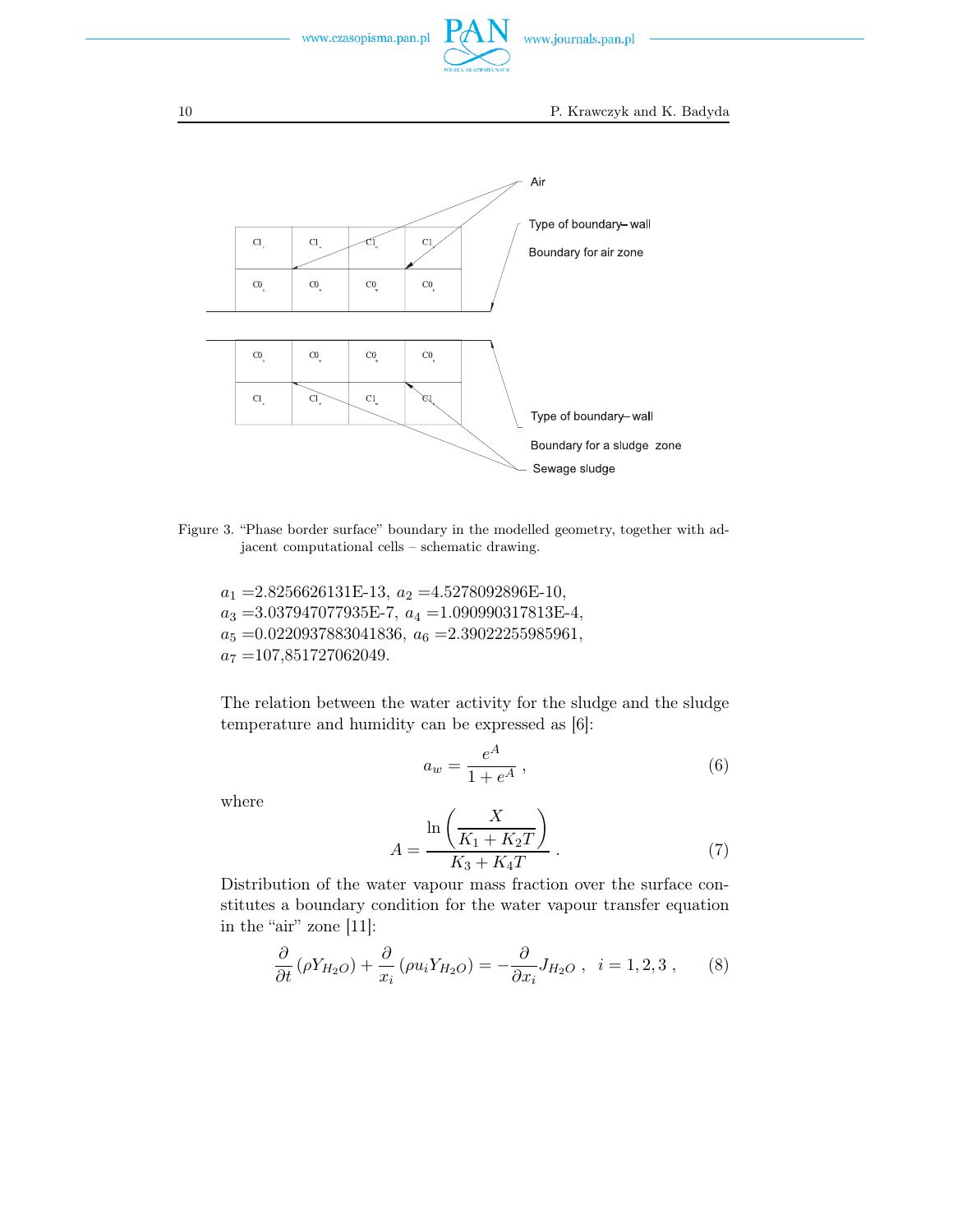

Two-dimensional CFD modeling of the heat and mass transfer process. . . 11

where  $k_1 = 0.5424$ ;  $k_2 = -0.0015$ ;  $k_3 = -0.9232$ ;  $k_4 = -0.004$ .

- 2. Diffusion coefficient for the water vapour in the entire "air" zone is determined according to the air temperature at its assumed pressure (UDF 2 with Eq.  $(1)$ ).
- 3. Then the mass flow of water which leaves the surface of the dried matter is determined (according to gradient of the water vapour mass fraction in C0 cells of the "air" zone) [12]:

$$
\dot{m}_{H_2O} = -\rho D_{H_2O}(T) \left. \frac{\partial Y_{H_2O}}{\partial y} \right|_{y=0_+} . \tag{9}
$$

It becomes a boundary condition for the humidity distribution in the dried matter [5]:

$$
\frac{\partial X}{\partial t} = \frac{\partial}{\partial x_i} \left( D_{w \text{eff}}(X, T) \frac{\partial X}{\partial x_i} \right) . \tag{10}
$$

This task is accomplished by the UDF 3. Additionally at this step water mass flow values are recorded in user-defined memory (UDM 1) for use during later stages of the solution process.

- 4. UDF 4 is used to determine the heat flux reaching the dried matter surface ("wall" type boundary, belonging to the "sewage sludge" zone), which is driven by:
	- Convection calculated according to the temperature gradient in C0 cells of the "air" zone and thermal conductivity of the air [13]:

$$
q_{\alpha} = -\lambda_p \left. \frac{\partial T}{\partial y} \right|_{y=0_+} . \tag{11}
$$

- Solar radiation heat flux variable in time, assumed according to the measurement results, input through the UDF 6.
- Heat of evaporation for the mass flow specified in the UDF 3:

$$
q_{evap} = \dot{m}_{H_2O} \left[ r(T) + h_{sorp}(X, T) \right]. \tag{12}
$$

The calculated heat flux value constitutes a boundary condition for the equation which describes temperature distribution within the sludge [13].

$$
\rho_o c_o(X,T) \frac{\partial T}{\partial t} = \frac{\partial}{\partial x_i} \left( \lambda_o(X) \frac{\partial T}{\partial x_i} \right).
$$
 (13)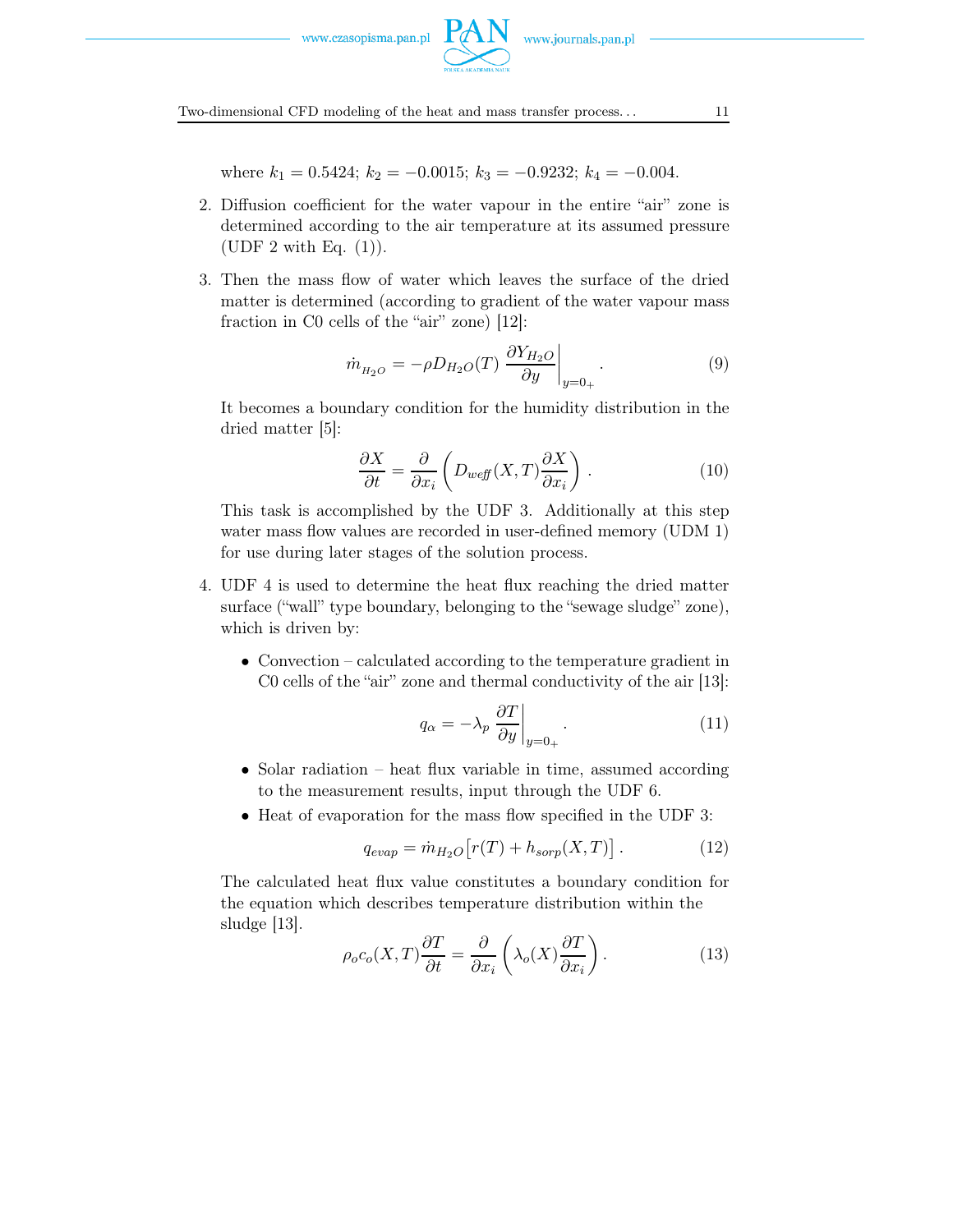5. UDF 5 assigns the sludge surface temperature ("wall" type boundary, belonging to the "sewage sludge" zone) to the adjacent air ("wall" type boundary, belonging to the "air" zone). Those temperature values constitute boundary condition for the air energy equation.

## 5 Results

In terms of the flow phenomena the investigated system is not a complex one. Air is flowing out of the blower perpendicularly to the dried matter surface. As the distance from the blower increases, the air flow diffuses and upon hitting the dried surface it spreads radially over this surface.

Distribution of air velocity values within the modelled geometry obtained by calculations is presented in the Fig. 4.



Figure 4. Air velocity distribution in the modelled geometry.

Distributions of temperature and humidity for the 13.00 hours of the modelled day (June conditions) are presented in Figs. 4 and 5, respectively. The first of those figures shows cooling of the ventilation air as it flows away from the blower axis, as well as sludge surface heating.

The other figure allows to see increase of relative humidity of air as it flows over the dried matter surface. Following charts present calculated drying rate (Fig. 7), dried sludge surface temperature (Fig. 8) and its humidity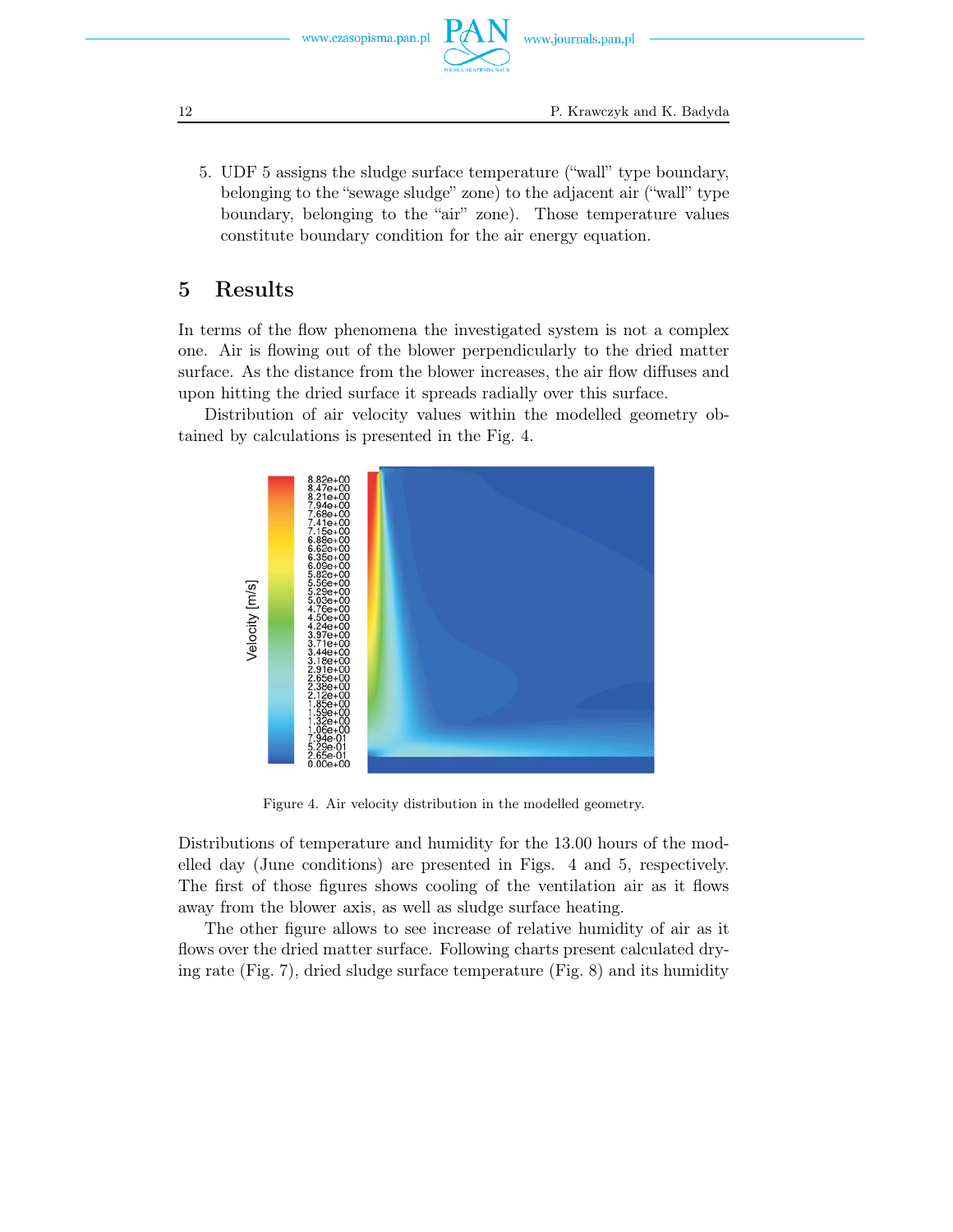

### Two-dimensional CFD modeling of the heat and mass transfer process. . . 13



Figure 5. Distribution of air and sludge temperatures for the modelled day, 13:00 hrs.



Figure 6. Distribution of humidity in the air and dried sludge for the modelled day; 13:00 hours.

(Fig. 9) as a function of distance from the blower axis for different times of the modelled day. Figure 7 shows that maximal drying rate values occur at the blower's axis (except for the overdrying periods).

Modelling results indicate that the lowest sludge surface temperature value occurs at the blower axis (Fig. 8). The sludge surface humidity is inversely proportional to the drying rate. The lowest values of this param-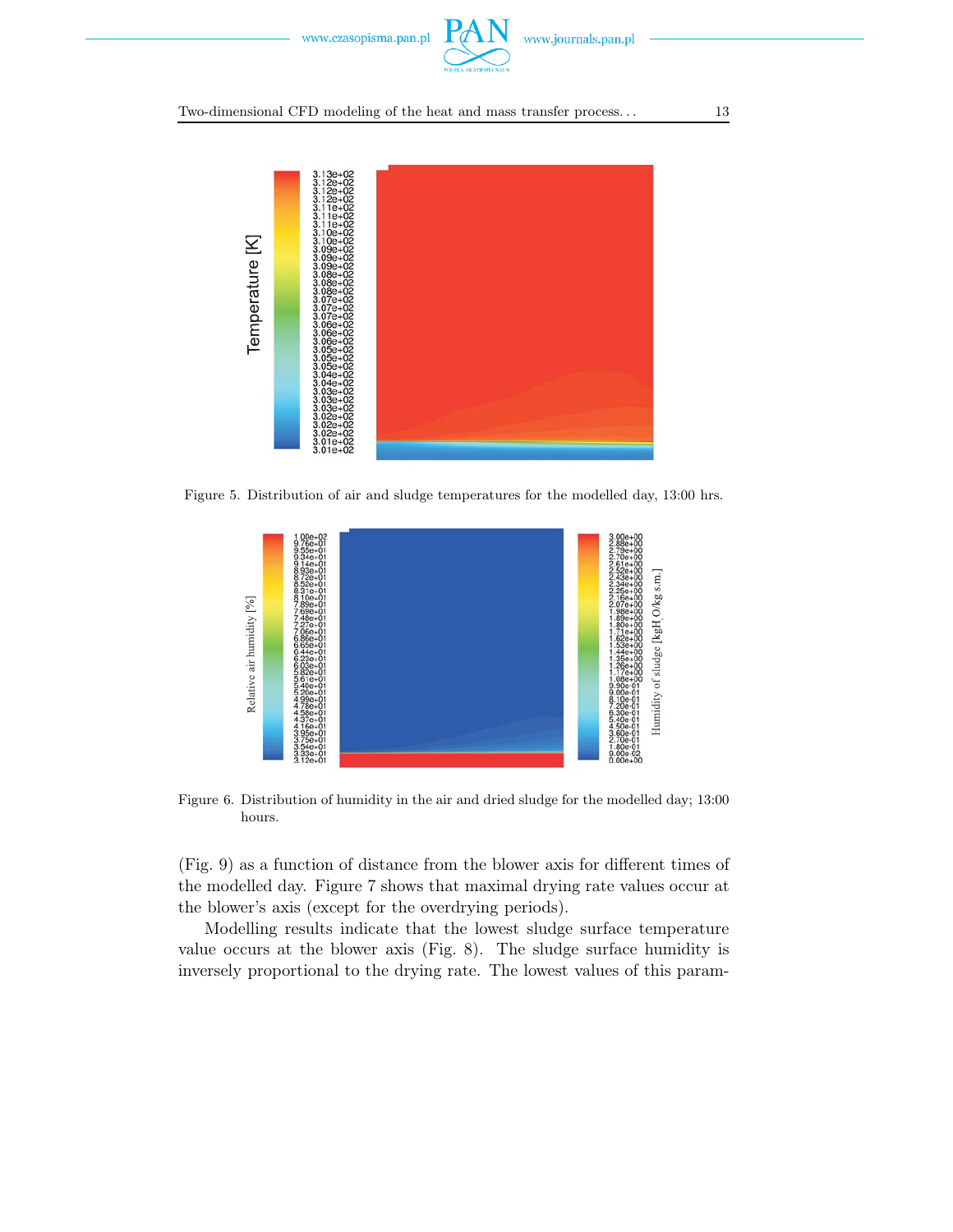

14 P. Krawczyk and K. Badyda  $0,0004$ 0,00035 Drying rate  $\left[\mathrm{kgH_2O/m^2s}\right]$  $n^{0,0003}$  $0,00025$  $0,0002$ 0,00015  $0,0001$ 0,00005  $\mathbf 0$  $\mathbf 0$  $0,5$  $1.5$  $\overline{c}$  $2.5$  $\overline{3}$  $\overline{1}$ Distance from the blower axis [m]  $12:00$  $0 - 1:00 \text{ pm}$   $) - 7:00 \text{ pm}$   $1\mathord{:}00$ am  $\rightarrow$  7:00 am

Figure 7. Sludge drying rate as a function of the distance from the blower axis for various times of the modelled day.



Figure 8. Sludge surface temperature as a function of the distance from the blower axis for various times of the modelled day.

eter are recorded at the blower axis for the periods when the drying rate is highest (Fig. 9).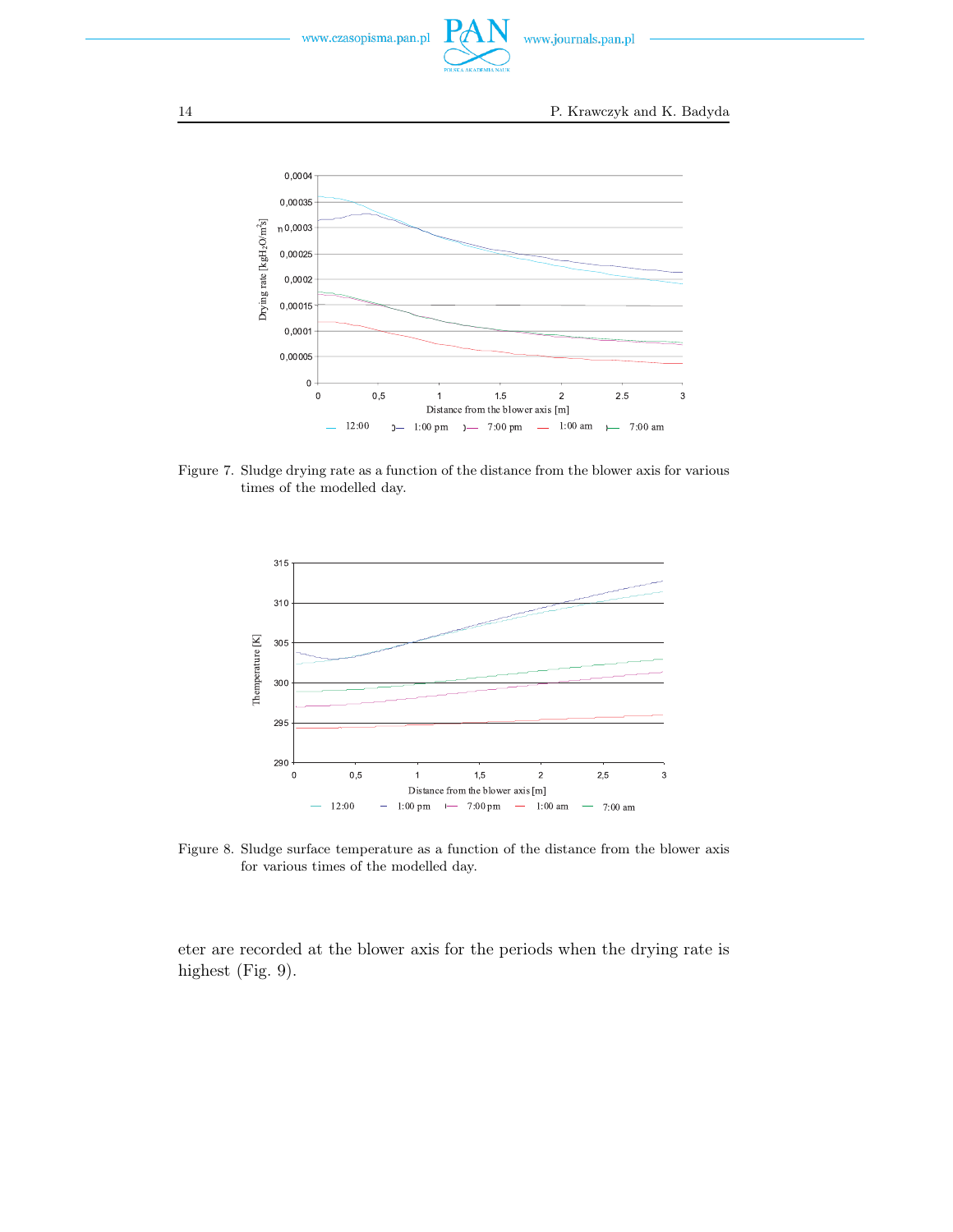

### Two-dimensional CFD modeling of the heat and mass transfer process. . . 15



Figure 9. Humidity of the dried sludge surface as a function of distance from the blower axis for various times of the modelled day.

## 6 Summary

The unsteady-state simulation of the simultaneous heat and mass transfer process during sewage sludge drying is not straightforward. Many difficult practical problems are caused by the coupling of several transport equations, the existence of a solid phase and a fluid phase, the species and thermal balances and equilibria at the interface of these phases. Special techniques, using Fluent's UDF and UDM, have to be applied to model the simultaneous heat and mass transfer across two phases during first and second drying stages. Very fine grid near the wall must be used in order to accurately model the fluid all the way to the wall and calculate the convection fluxes.

The selected results of modeling of drying process were examined in this work. Calculated drying rate, dried sludge surface temperature and its humidity as a function of distance from the blower axis were presented. These results indicate the usefulness of the presented approach in the course of calculations of solar drying of sludge.

*Received 10 October 2011*